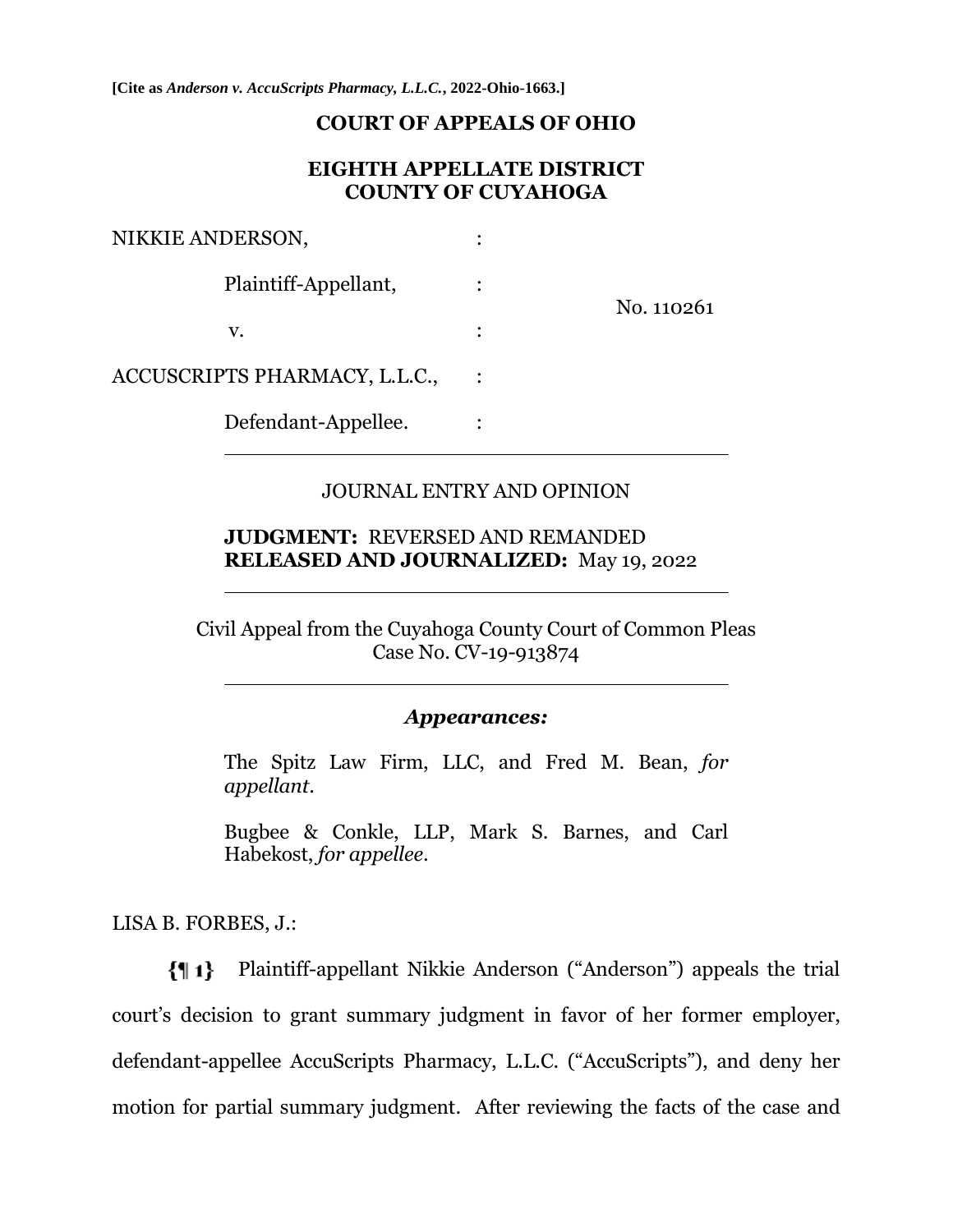pertinent law, we reverse the lower court's judgment and remand this case to the trial court for proceedings consistent with this opinion.

## **I. Facts and Procedural History**

On May 1, 2018, Anderson was hired at AccuScripts as a "toter." Her responsibilities included preparing the packaging of prescriptions to be delivered to long-term care facilities. According to Anderson, she informed AccuScripts that she had epilepsy during her job interview. Anderson testified that she shared with her interviewers a list of the medications she took to manage her condition.

Anderson's first day of work was May 8, 2018. She was terminated later that month following an extra shift she agreed to work on May 19, 2018. According to Anderson, during that shift she asked her immediate supervisor if she could bring her service dog to work with her, and she experienced symptoms indicating an oncoming epileptic seizure. Anderson testified that her supervisor instructed her to go home because she was not feeling well.

Anderson's supervisor, Rebecca Bauman ("Bauman"), disputed that she approved Anderson leaving the workplace during her shift. AccuScripts maintained that Anderson was terminated for failing to successfully complete her probationary period.

In April 2019, Anderson filed a complaint alleging that AccuScripts terminated her based on her disability in violation of R.C. 4112.02. AccuScripts moved for summary judgment. Anderson filed a brief in opposition and a cross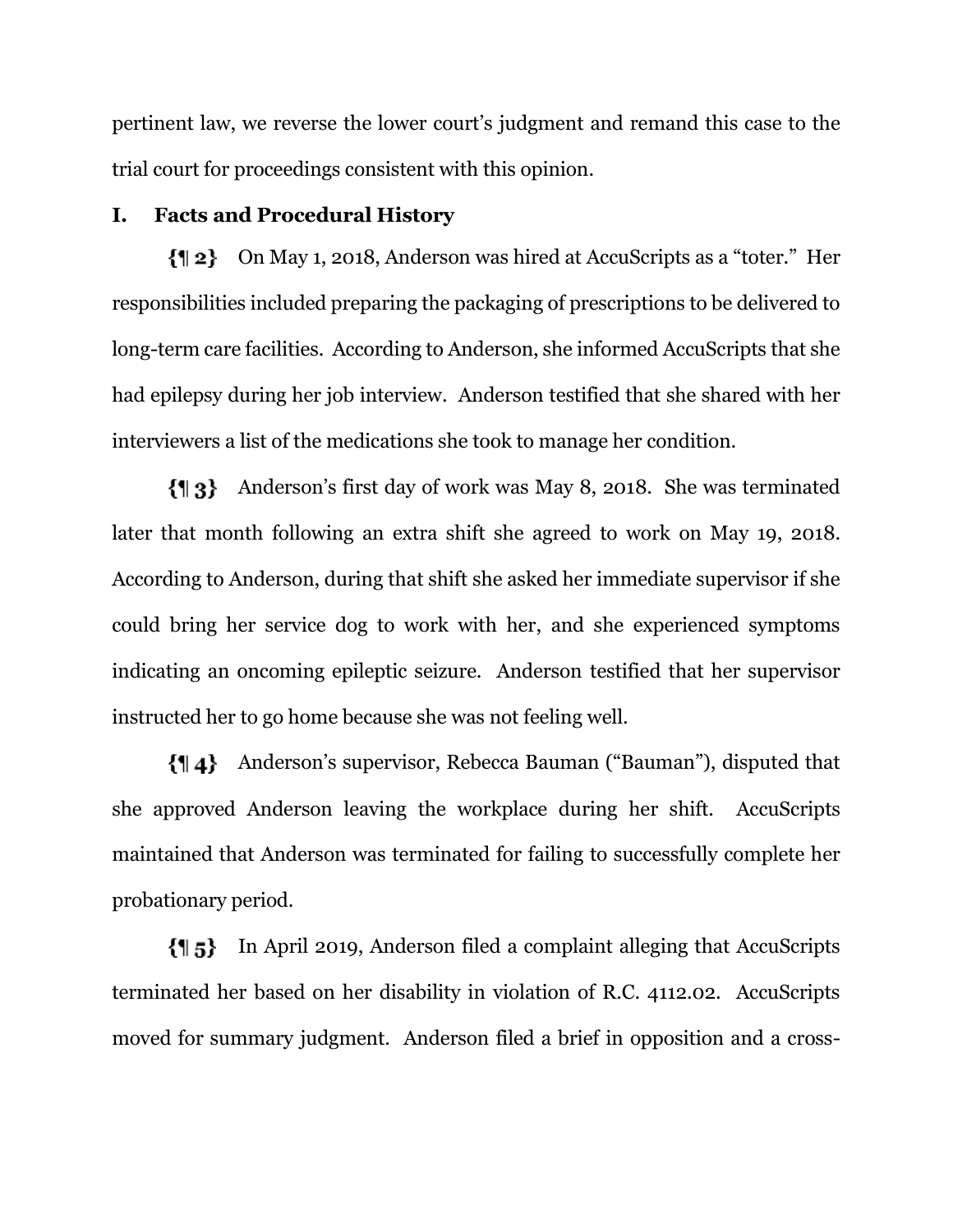motion for partial summary judgment, arguing that her medical condition, epilepsy, is a disability as a matter of law.

 $\{ \parallel 6 \}$  On January 4, 2021, the court found that Anderson failed to show that she is disabled under R.C.  $4112.02(A)$  – specifically, that she had not established that her epilepsy "substantially limited her major life activities." The court denied Anderson's motion for partial summary judgment and granted AccuScripts' motion for summary judgment.

Specifically, the trial court held: {¶ 7}

Plaintiff submitted an affidavit stating that she has a diagnoses of epilepsy. However, Plaintiff failed to submit evidence through an expert, or otherwise, as to whether her epilepsy substantially limited her major life activities, such as caring for herself, performing manual tasks, or whether her condition substantially limits her ability to work. As to Plaintiff's cross-motion for partial summary judgment, in viewing the facts and construing the evidence in the light most favorable to the defendant as the non-moving party, the court finds that although there is evidence to support that [Plaintiff] has epilepsy, Plaintiff has failed to provide evidence that her condition substantially limits one or more major life activities pursuant to R.C. 4112.02(a). Plaintiff has failed to demonstrate that she is disabled under the law.

\* \* \*

In viewing the facts and construing the evidence in the light most favorable to the plaintiff as the non-moving party, the court finds that there are no genuine issues of material fact and that reasonable minds could only come to one conclusion: Defendant AccuScripts Pharmacy LLC is entitled to judgment as a matter of law under Civ.R.  $56(C)$  \* \* \*.

It is from this order that Anderson appeals, raising two assignments

of error:

I. The trial court committed reversible error by determining, as a matter of law, that Anderson is not disabled despite suffering from epilepsy.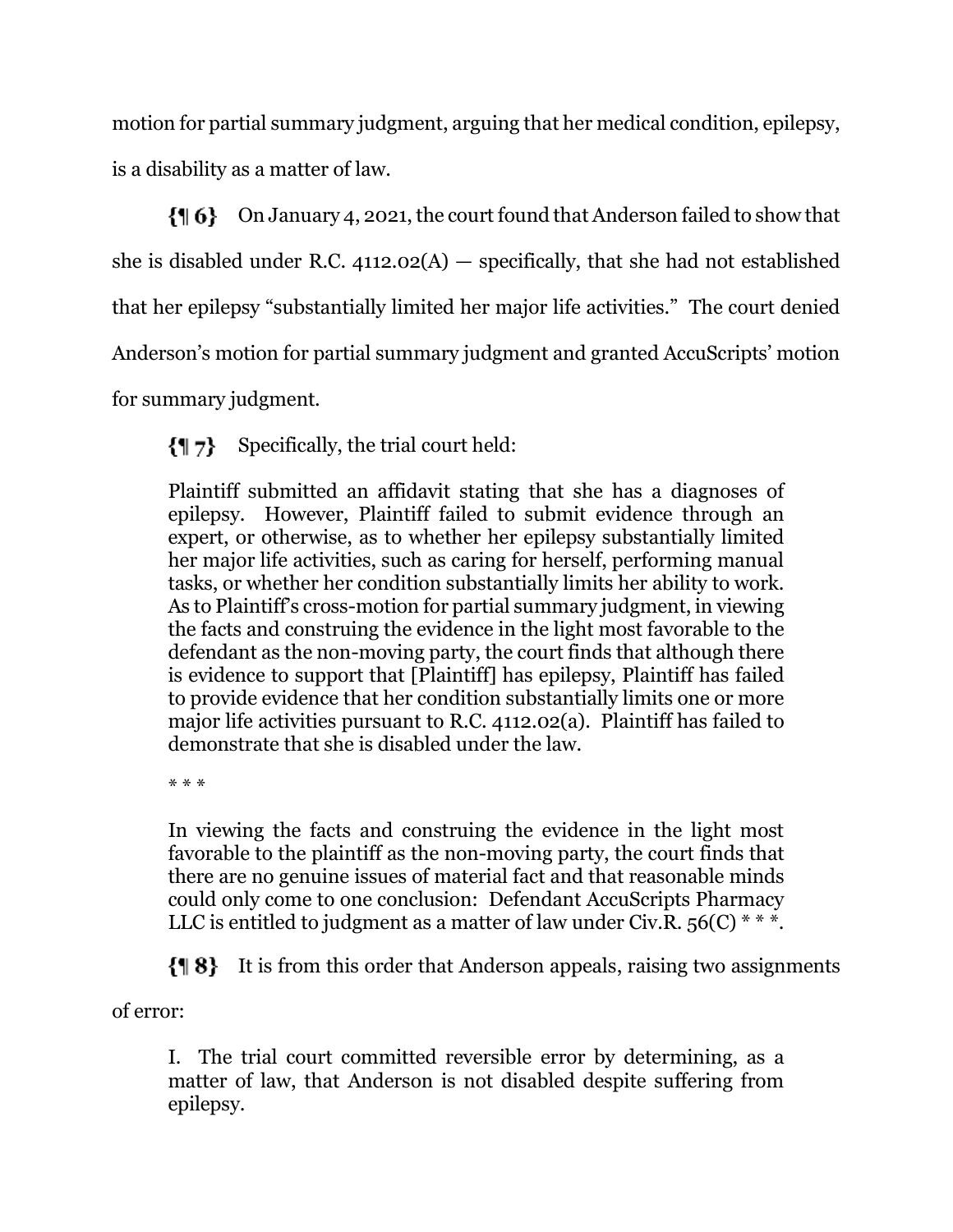II. The trial court committed reversible error by determining that no genuine issue of material fact remained as to Anderson's disability discrimination claims under R.C. 4112.02.

### **II. Civ.R. 56(C) Evidence**

To support its summary judgment motion, AccuScripts attached Anderson's medical records from January 2018 - April 2020, and the affidavit of her treating neurologist Dr. Mark Bej, and cited to deposition testimony provided by Anderson, Bauman, AccuScripts employee Mercedes Stewart ("Stewart"), and Craig Baughman ("Baughman"), AccuScripts' vice president of pharmacy operations. To support her position, Anderson attached her affidavit to her brief in opposition of summary judgment/partial motion for summary judgment and cited to her own deposition testimony, as well as the deposition testimony of Bauman, Stewart, and Baughman.

## **A. Anderson's Deposition and Affidavit Testimony**

Anderson testified that she was first diagnosed with epilepsy at age eight and her last serious seizure was in 2017, after which she was placed on new medication to better control her condition. According to her medical records, Anderson's last seizure occurred "possibly early 2017," more than a year before her employment with AccuScripts.

Anderson testified that she has experienced three types of seizures: absence, tonic-clonic, and grand mal.

According to Anderson, absence seizures are where you "space out" for a brief period of 15-30 seconds. "You can learn how to pick up a conversation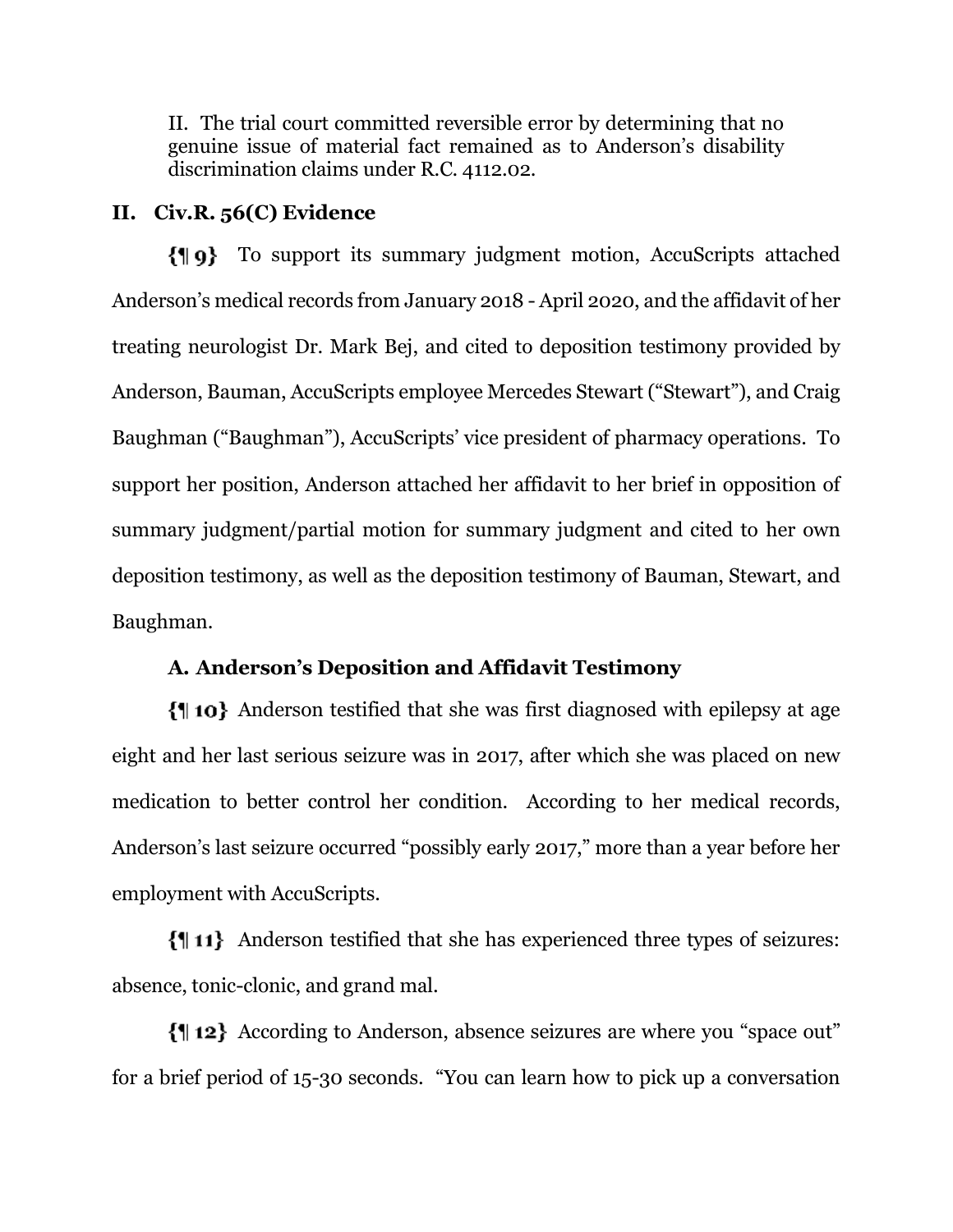where you personally left off. You may not remember everything that the other person said."

Tonic-clonic seizures can result in Anderson's inability to move or speak for 5-15 minutes, depending on the seriousness of the seizure. Anderson testified that prior to having a tonic-clonic seizure she experiences "auras," during which her senses are heightened. "You feel like you're in a bubble and nobody can really come into the bubble, or you can't escape it. It's just engulfing you." When Anderson experiences an aura, she takes medication to either prevent a potential seizure from occurring or reduce the seriousness of a seizure.

As to the third type of seizure, grand mal, Anderson testified that she "didn't know [they] were coming. They were completely unexpected." Anderson has suffered two to three grand mal seizures during her lifetime but had not had one for a few to several years prior to her employment with AccuScripts. According to Anderson, she had a grand mal seizure when she was 12 years old. "I turned blue. I was totally tensing, foaming at the mouth, urinating. I don't remember any of that. It just happens." She had another grand mal seizure when she was in her twenties. "I was just having a conversation with a girl at a nightclub, then next thing I knew, I was in the hospital. I guess I broke my face open on a chair."

Anderson reports to her neurologist when she has seizures. After her last seizure, her doctor changed her medication and she now takes three medications to manage her epilepsy: Levetiracetam, Zonisamide, and Clonazepam. She has not had a seizure since her change in medication. Anderson maintained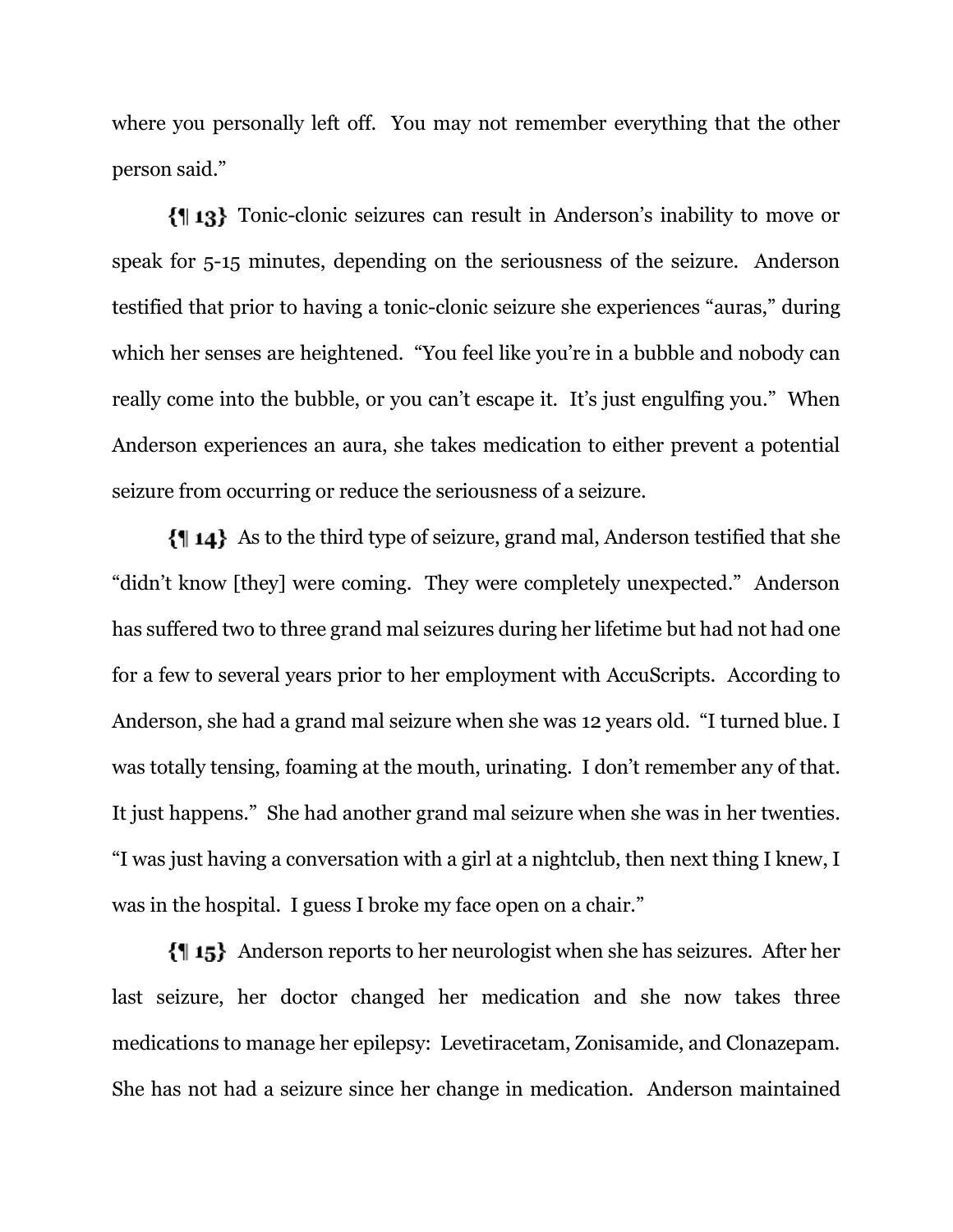that she provided a list of these medications to AccuScripts during her interview for the position as a toter.

Anderson was asked during her deposition how her epilepsy affected her day-to-day activities. She responded:

I have to watch what I eat. I have to watch how much I sleep. I have to make sure I'm not watching something with flashing lights on the TV or drive if I'm tired. If I do have an aura, I can't be around anything that has like a sharp edge. Since I got my dog, it's been a lot easier to where those little micromanaging things in life I don't have to constantly think about, because he's doing it for me.

Asked how experiencing a seizure affects her daily life, Anderson answered that she stops breathing, she cannot move, she "can only communicate [by] blinking [her] eyes," and she feels "just stuck" for between "five minutes to 15 minutes." Anderson stated in her affidavit that her "body will literally shut down where it then must reboot over a period of about 20-30 minutes," affecting her "motor functions and communication skills \* \* \*."

Asked if having epilepsy interfered with her working, Anderson answered as follows: "If I have a break through seizure, I'm not going to go back to work right away. I'm going to make sure they are managed. Plus you can't drive for six months." Anderson testified that a "break through seizure" is a "seizure that happens spontaneously." Anderson further testified that if she did not take her medication, she "would die."

Turning to the events of May 19, 2018, Anderson testified that, before her lunch break, she told Bauman she was not feeling well due to her epilepsy.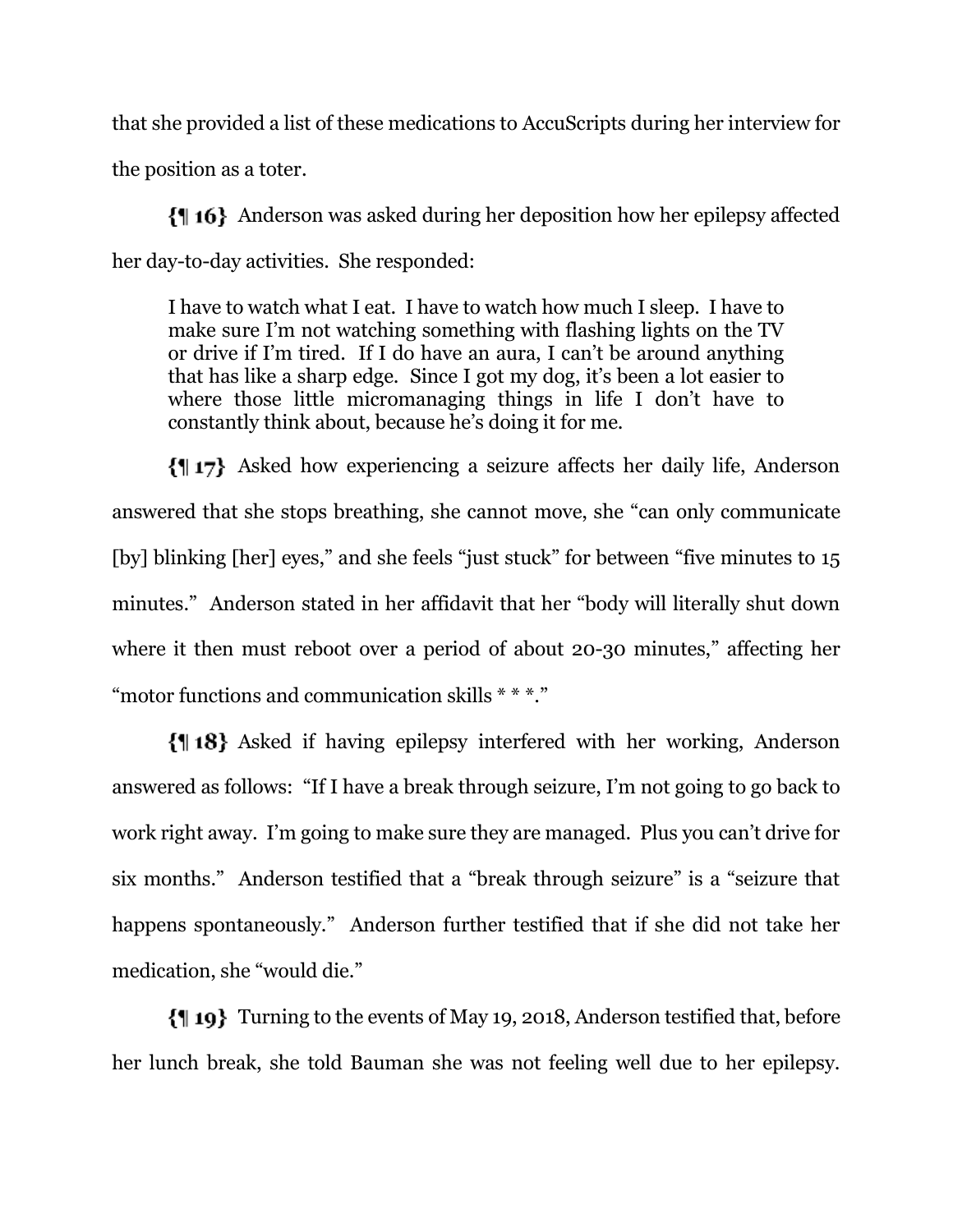Anderson told Bauman that she experiences auras "around [her] menstrual cycle.

It's common for epileptics. \* \* \* I explained to her your seizure threshold, it opens

during that time."

Anderson testified that she tried to "stick it out" and continued

working. She had a second conversation with Bauman a short time later.

I brought up maybe as a possibility bringing my service dog just one week out of the month, because I was still in the \* \* \* six to eight month seizure free range, which is still really scary. I just wanted everything to go smoothly, brought that up. She said [Baughman] wouldn't go for it. If you're not feeling good, go home. I did tell her I was going to take medication to subside it. She said it's not busy, go home. Go home.

Anderson claimed that she "never asked to leave." She also told

Bauman that her service dog "indicates when I'm about to have a seizure."

Part of me was uncomfortable being there because I was going up and down the stairs, which are really steep. I know the only thing that lets me know that I'm going to be okay doing something dangerous is my dog. Was I comfortable being there? Not 100 percent, but I also wanted to prove to them that I wanted to keep this job, that is why I'm working on this day that I'm not scheduled to work, that is why I'm not going to ask to go home.

Anderson recalled that she took her medication "right at lunch time."

Asked if she was told to sit in the break room, Anderson answered, "No." Asked if

she left immediately after Bauman told her to go home, Anderson testified as

follows:

No, not right after. I kind of wanted to self-prove that I could stay here. I had requested to pick up a shift, to show them that I wanted to be there. I felt what I was doing was important. So, I really wanted to stick it out. When it got to the point of like me being so uncomfortable with how much the aura had heightened, then I was like all right, I'll go.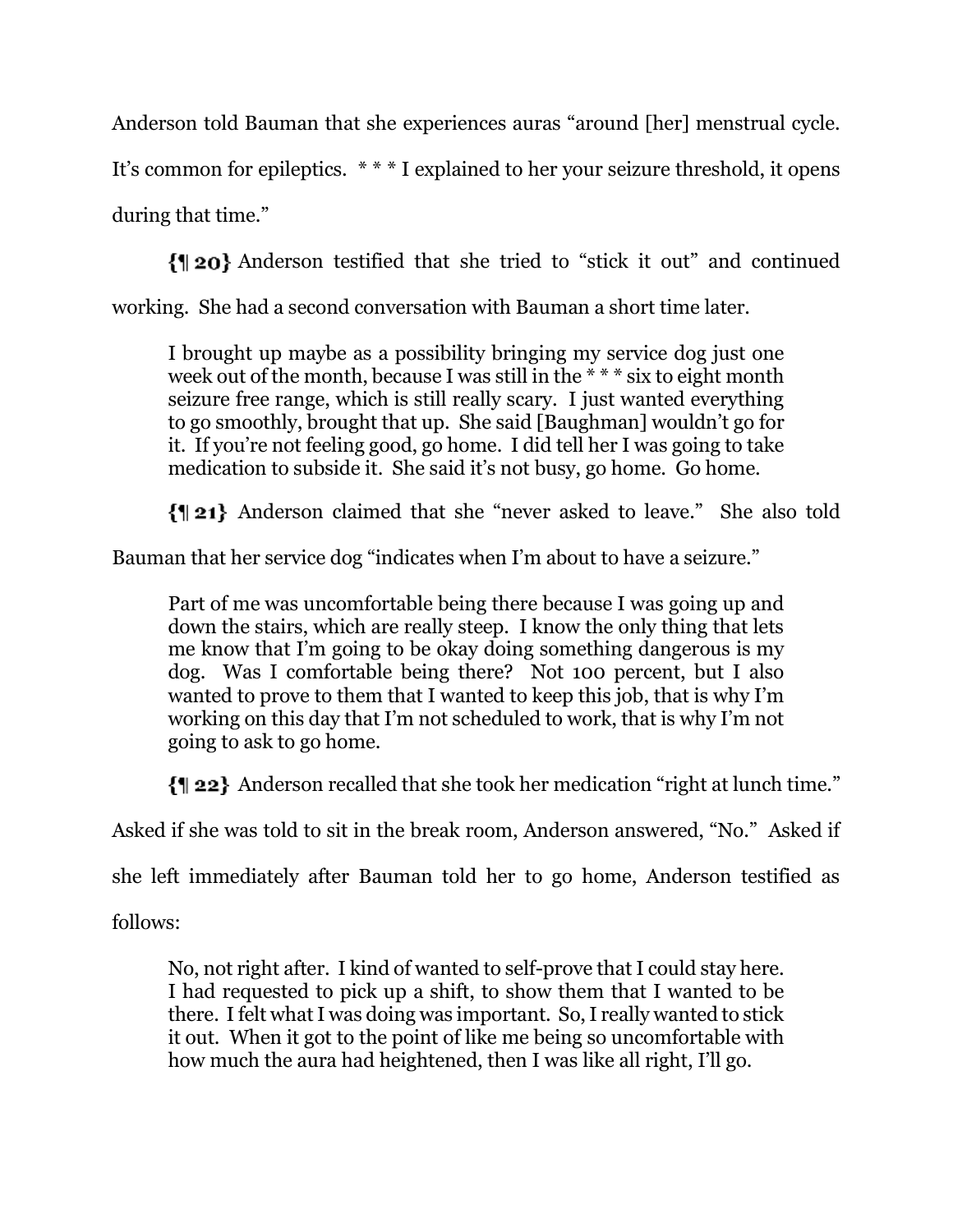Anderson testified that she sat in her car "for a while" and drove home "after the medication kicked in." Asked how long she sat in her car, Anderson said that she did not know because "time either stands still or you just really lose track of it" during an aura.

I know I wanted to get off the premises because I was about to have an emotional breakdown. There was like a storage parking lot right up the street, so I got in my car, went to the storage parking lot, sat there and just cried, and felt my medication kick in. I cried. I felt like I failed, you know. Then when I felt fine to drive home, I did.

\* \* \* [Bauman] made me feel unwanted and uncomfortable. She was kind of really pushy. It was just a very uncomfortable interaction. Her tone was very like condescending. Just something about it really felt awful.

Anderson testified that she went to work for her next shift at

AccuScripts on May 21, 2018, and learned that she was fired. "It just went from me

asking for an accommodation for my dog, to being fired. There is literally no other

reason." According to Anderson, the following occurred when she went to work on

May 21, 2018:

I walked in, walked upstairs to go clock in. I don't remember who came up running after me. Someone said you didn't know. Know what? Come downstairs. Just like a big blur.

\* \* \*

I was supposed to speak with [Baughman], plus I wanted to talk to him anyways about bringing my dog. He shut his office door. [Stewart] and someone else brought me in a room. Asked if I got an e-mail. I said no. I woke up and got ready to come here, what is going on.

\* \* \*

I was so upset and confused, I seriously cannot even — the conversation I don't remember. I just remember leaving.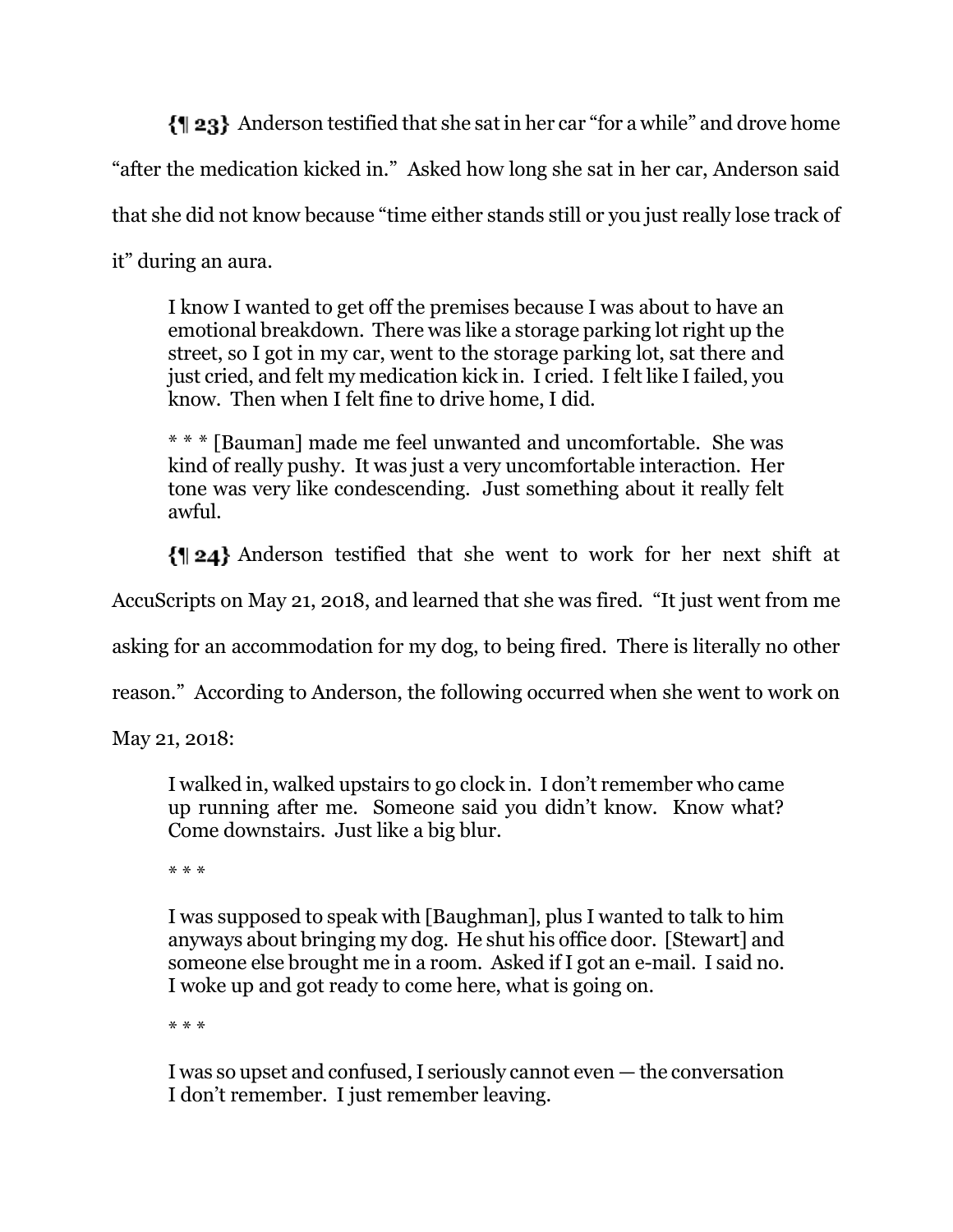I remember them telling me — she asked if I had gotten an e-mail. I said no. She said they terminated you or something like that. I asked why. She said I don't know. I mean it was just a ball of confusion. Everyone was confused. It was just weird. I remember — I wasn't mad at her obviously. I went home and looked through the handbook and said, hi, love, like I was not mad at her, knew it had nothing to do with her.

# **B. Bauman's Deposition Testimony**

 $\{||25\}$  Bauman testified that she is a dispensing supervisor with AccuScripts, and was Anderson's supervisor from May 8, 2018, when Anderson worked her first shift, to May 19, 2018, when Anderson was terminated. Bauman is in charge of scheduling shifts for the toters, including Anderson, at AccuScripts.

Bauman testified that Anderson missed work on May 15, 2018, and picked up an extra shift on May 19, 2018. Bauman further testified that on May 16, 2018, Anderson was late arriving to work. Anderson was scheduled to work from 1:00 p.m. to 9:00 p.m., but she did not arrive at AccuScripts until 3:00 p.m. Bauman could not recall why Anderson did not work from 1:00 p.m. to 3:00 p.m., but the schedule reflected that Anderson gave some type of notice.

According to Bauman, prior to May 19, 2018, Anderson did not mention anything about epilepsy, seizures, medication, a disability, or an accommodation. Anderson was scheduled to work from 9:00 a.m. to 6:00 p.m. on May 19, 2018. During her shift, Anderson told Bauman that she "was on her period, she said she took too many of her meds, and she wasn't feeling well." Bauman testified as follows about what happened next:

<sup>\* \* \*</sup>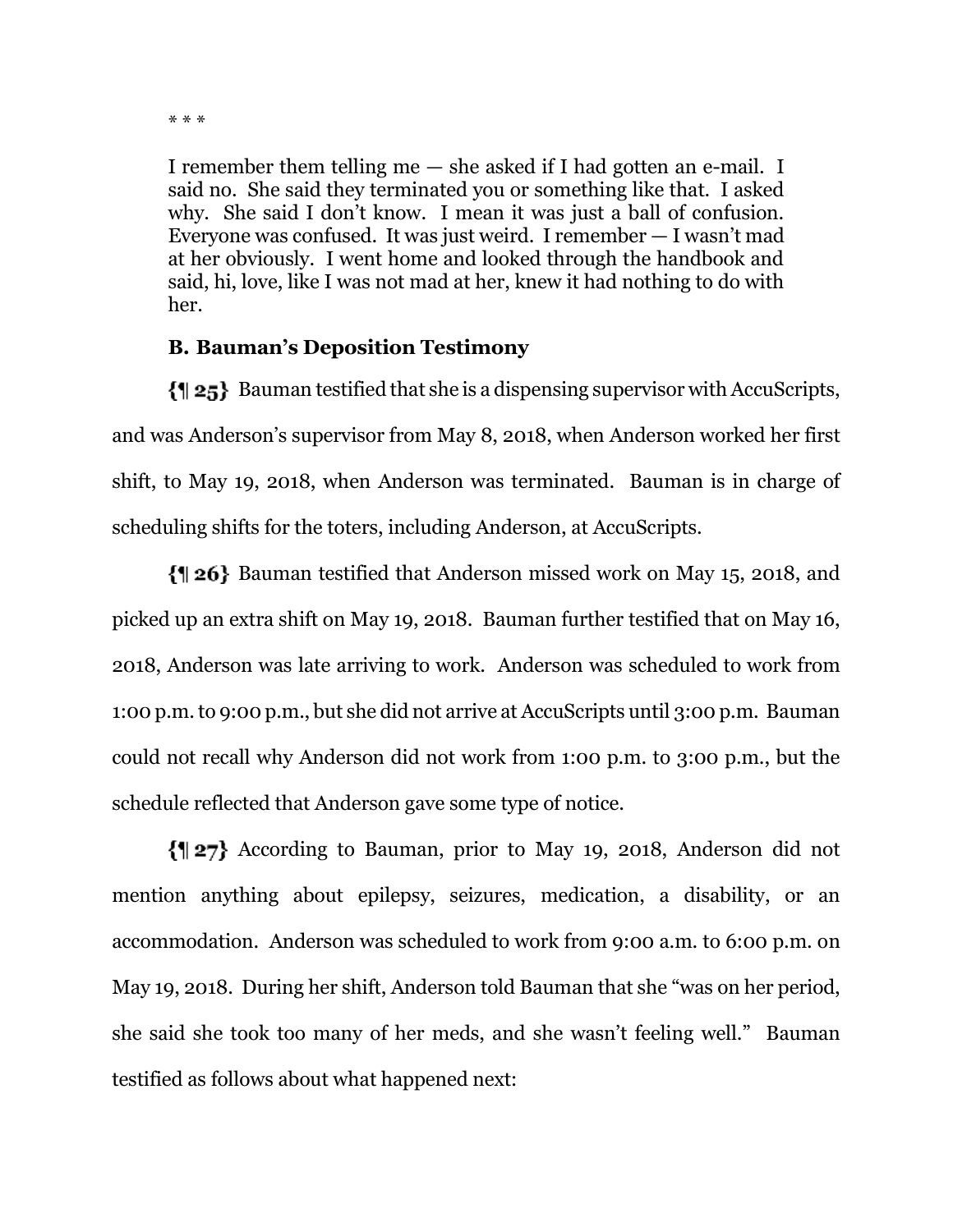And then I think then after that I said, "Well, maybe why don't you go into the break room and sit down for a while and see." And then she asked, "Do you think I would be able to bring my service dog to work?" I said, "I don't have the authority to make that decision. I'd have to refer that to [Baughman]; he's the director of pharmacy." And I said, "I'm sure he may have to check with the State Board of Pharmacy to see if there's any kind of regulation with animals in the pharmacy."

Bauman did not express any opinion to Anderson as to whether Baughman would or would not agree to Anderson bringing her service dog to work. Bauman further testified that Anderson did not explain why she was requesting to bring her service dog to work.

After Bauman told Anderson to sit in the break room, Anderson responded, "Okay" and left the dispensing area. Approximately 15 minutes later, Bauman checked the break room and the restroom. Anderson "was nowhere to be seen." Bauman asked other AccuScripts employees if they had seen Anderson. Everybody replied that they had not. Bauman testified that Anderson left AccuScripts that day between 1:00 p.m. and 2:00 p.m. Bauman did not see Anderson again that day.

Asked if, at any time, she told Anderson that Anderson should or could leave for the day, Bauman answered, "No." Bauman further testified that she did not attempt to contact Anderson or tell anyone at AccuScripts that Anderson left. Bauman worked the next day, May 20, 2018, which was a Sunday. Anderson was not scheduled to work that day. Bauman did not have conversations with anyone at AccuScripts that day about Anderson and what happened the previous day.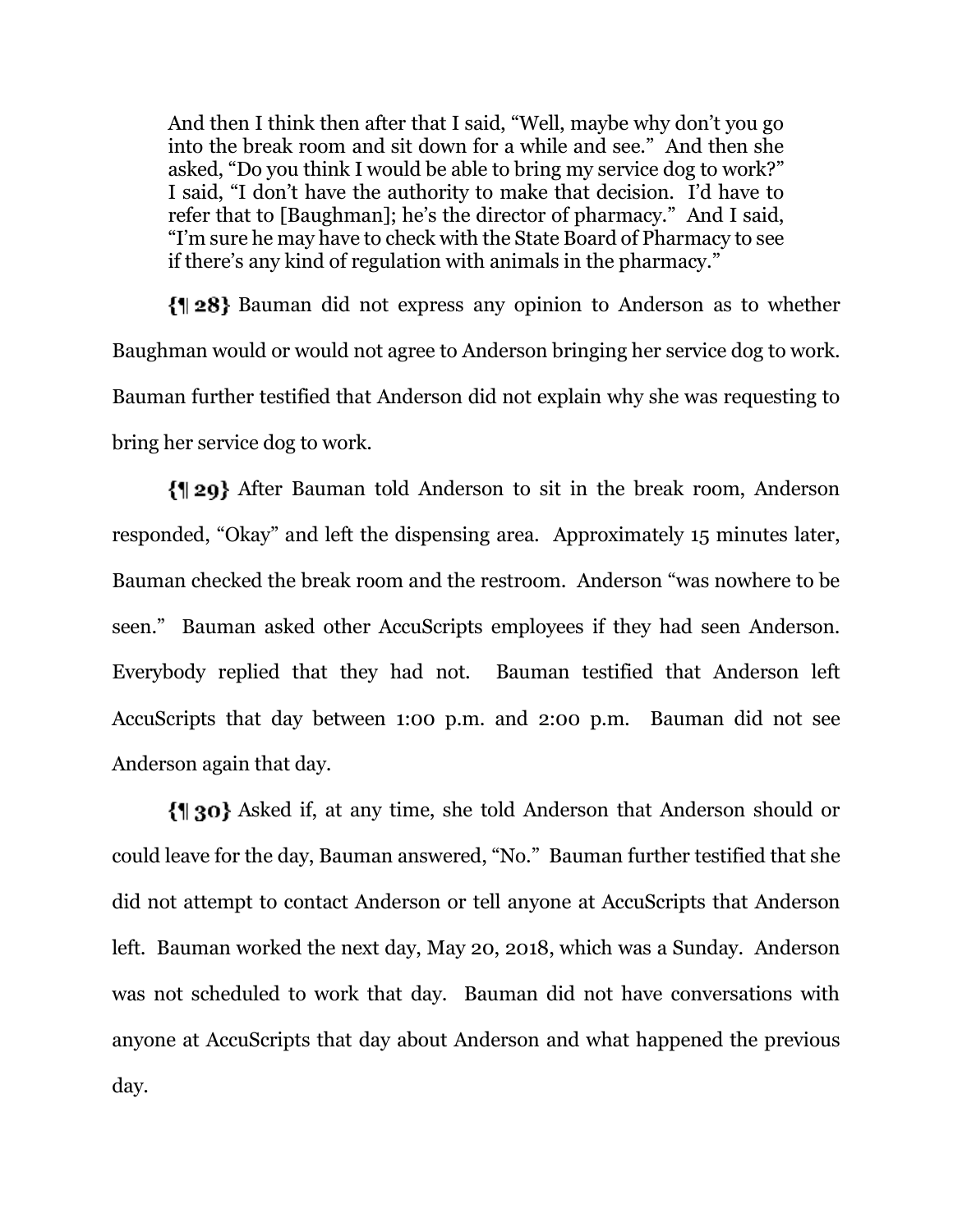Bauman went to work on Monday, May 21, 2018, and spoke with Baughman about Anderson. Bauman testified that Baughman "came into the dispensing room, you know, 'good morning,' pleasantries and then he asked how [Anderson] \* \* \* was doing, and I said she said she didn't feel well on Saturday. I said, you know, I told her to go sit down and when I checked on her she was gone." Bauman testified that she did not tell Baughman about Anderson's request involving her service dog because Bauman "thought it was a nonissue." According to Bauman, Baughman said, "Okay, that's it. I've had enough. She's going to be terminated." The conversation ended, and Bauman went back to work.

#### **C. Stewart's Deposition Testimony**

Stewart testified that she works for AccuScripts as a pharmacy technician, administrative assistant to Baughman, and human resources generalist. As Baughman's assistant, she is involved in employee discipline to the extent that she types up what he tells her to type up.

Stewart testified that she is familiar with AccuScripts' employee handbook. Additionally, her role in the "employee hiring" process at AccuScripts is as follows: "I go over the benefits. I go over the introductory period. I make sure they sign the last page of the code of ethics. Then I take this, what they signed, all the benefit stuff, policies, then I set them up for drug testing, for the background checks."

Stewart was present for the latter part of Anderson's job interview with Baughman. Stewart testified that, while she was part of Anderson's interview,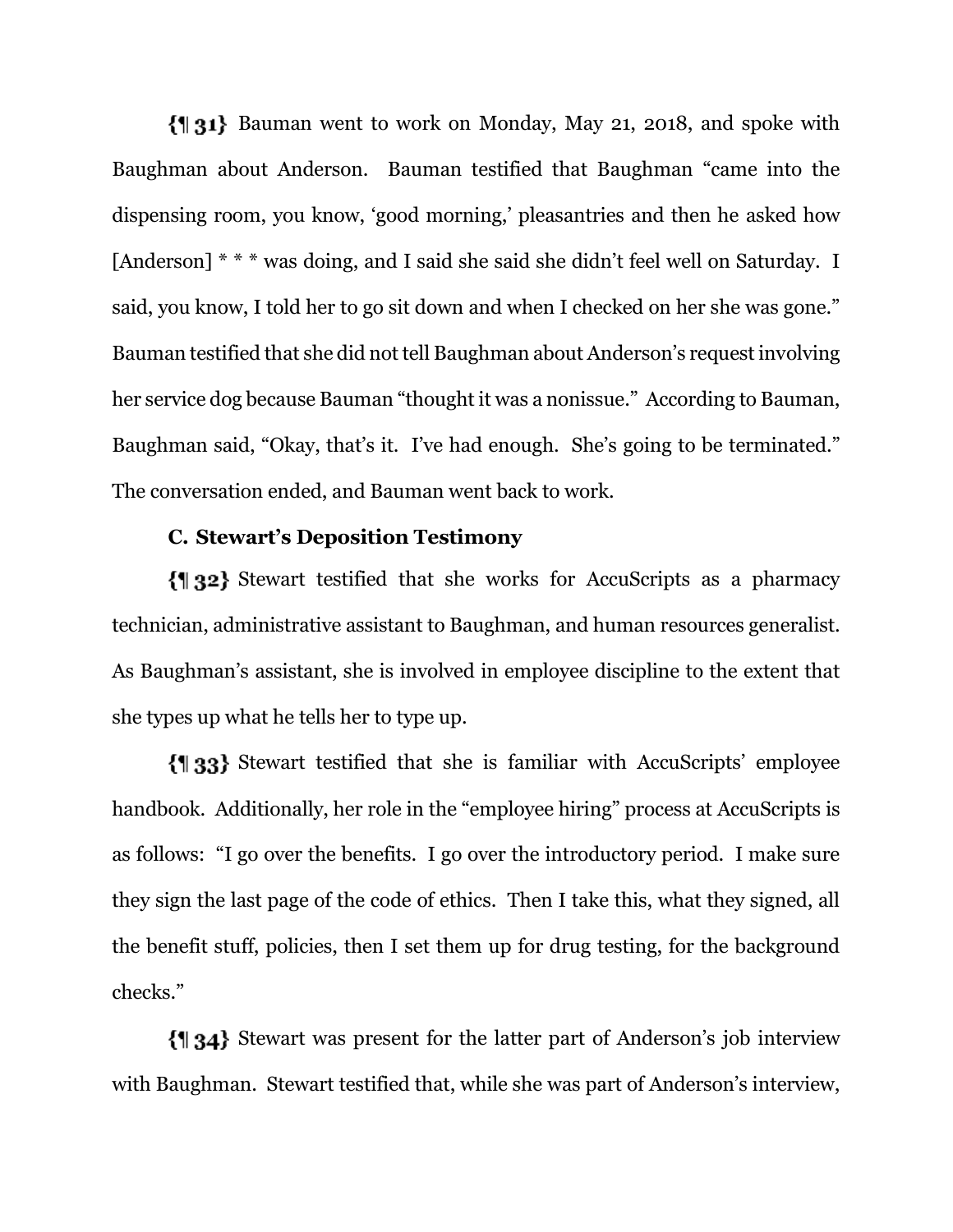Anderson did not say anything about being epileptic, having seizures, or a service dog. Anderson produced a list of medications, which was handed to Baughman, and said, "[T]hese are the medications that I take. Do you know if I would fail the drug test." Baughman asked Anderson if she was able to drive, and Anderson replied that she was. According to Stewart, Baughman "asks everyone are you able to drive."

According to Stewart, she told Anderson, "[T]his is the probationary \* \* \* period of 90 days, at-will employee. If at any time you feel you are not a fit, you can leave on your own recognizance, we can dismiss you." Stewart testified that she gave Anderson an AccuScripts employee handbook when she was hired. On May 1, 2018, Anderson signed an acknowledgement that she received the handbook.

Stewart testified that AccuScripts' employee handbook references "an introductory period" and "PTO accruals"<sup>1</sup> that are available "following completion of 90 days of employment." Other than these two references, AccuScripts' employee handbook does not mention a "probationary period." Stewart also testified that there is a "progressive discipline for unexcused absence" policy in the AccuScripts handbook "that includes verbal warning, written warning, and subject to termination." However, Stewart testified that she has "never done a written warning for anyone. It's always been a verbal, seeing the supervisor. Say, hey, watch your attendance. Never a written warning. It's always been verbal coaching. Then after that, subject to termination."

<sup>&</sup>lt;sup>1</sup> It is unclear from the record what "PTO accruals" are.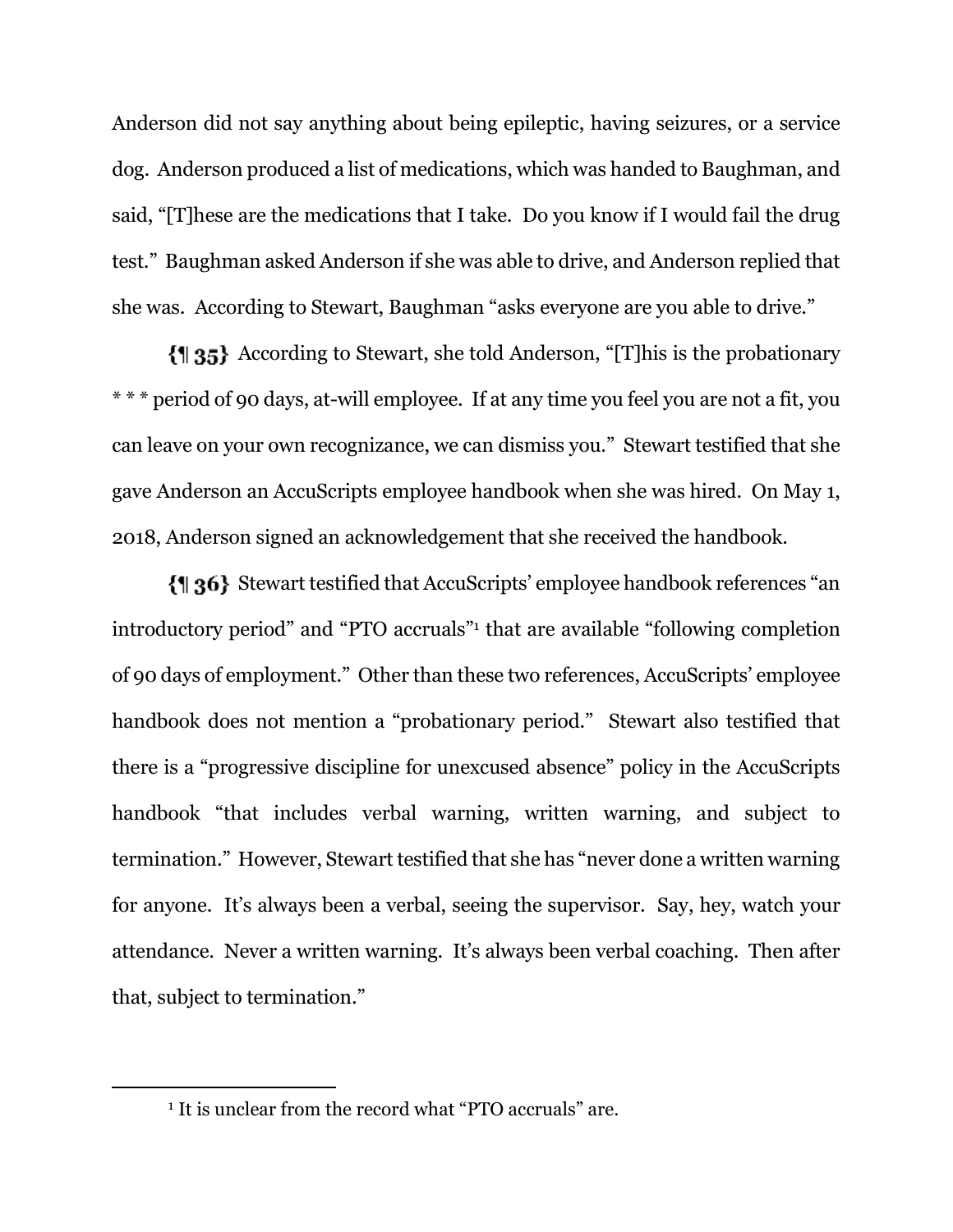Stewart testified that she was aware that Anderson missed work on May 15, 2018, because Anderson was under medical care for a spider bite. Stewart received Anderson's "return to work" letter for May 16, 2018.

Stewart testified that on Anderson's first or second day of work, Baughman told her that Anderson was "wandering from her area" talking to other employees. She also testified that on May 18, 2018, Baughman complained to her that Anderson was carrying her purse into the tote room, which is against AccuScripts' policy, and she was sitting on the floor during her shift. Stewart does not know if Anderson was given a verbal warning about these issues.

Stewart testified as follows about what occurred at AccuScripts on May 21, 2018: "I don't remember the exact time but [Baughman] comes to my desk. He said, I need you to get a hold of Nikkie Anderson. He said that she had repetitively called off work. I've talked to her about her attendance, about carrying a purse, about sitting on my floor. He said, I just need to let her know she is being terminated." Stewart called Anderson, left a message on her cell phone, and emailed her. The email that Stewart sent to Anderson states in part as follows:

This letter is to inform you that you are terminated from your probationary employment with AccuScripts Pharmacy effective today, May 21, 2018. The reason for your termination is your failure to successfully complete your probationary period, as outlined in AccuScripts Pharmacy Handbook.

Anderson showed up to work that day, and Stewart informed her that "she was being terminated in regards to her attendance, her work ethic, work output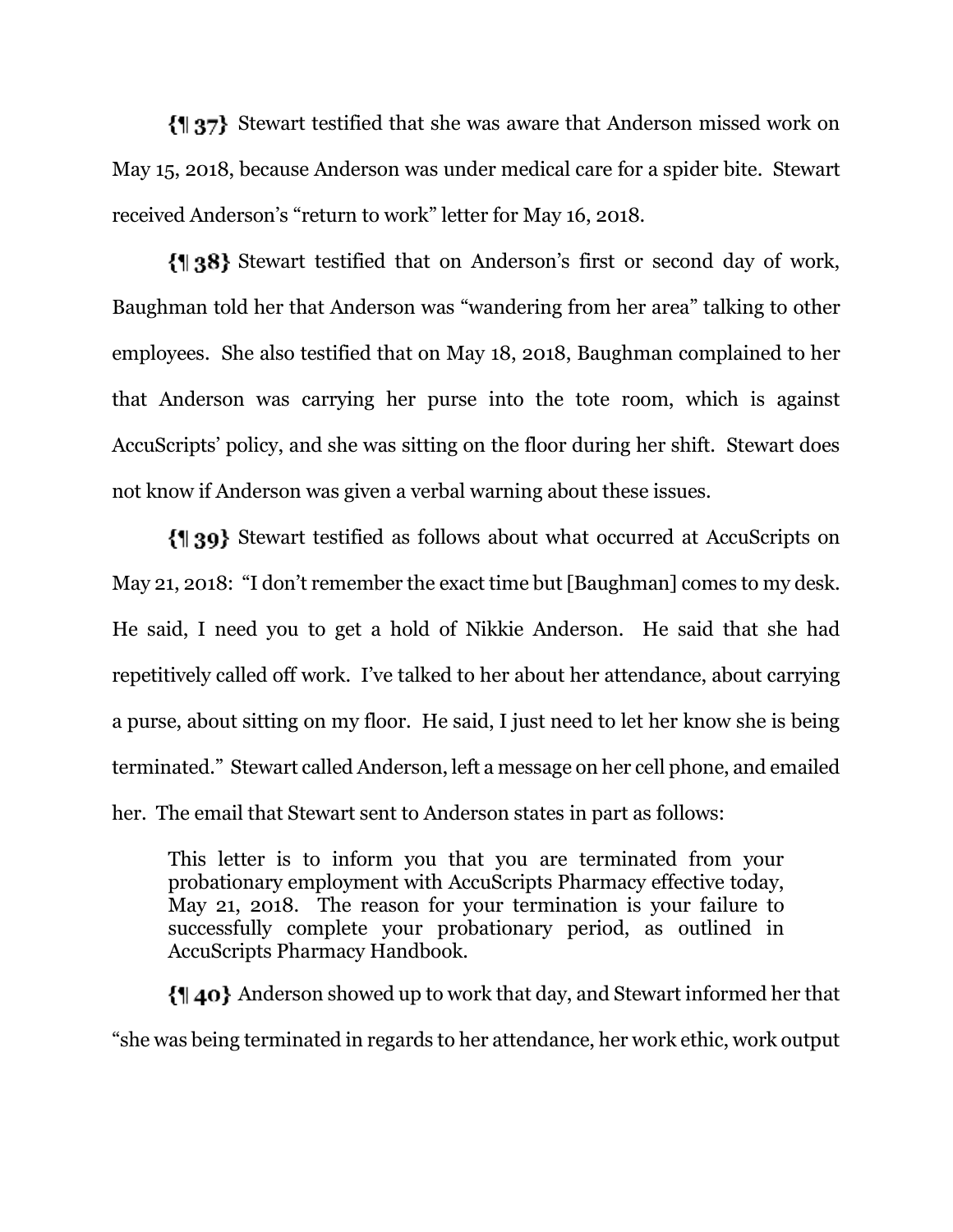didn't match what she was being asked to do. She said, okay, I understand. She

said, well, can I use you as a reference. I said yes."

Later that afternoon, Anderson replied to Stewart's email as follows:

Hi love. I just went over the employee handbook and believe I was wrong fully terminated. I wasn't scheduled to work Saturday. I requested to pick it up. Also I gave sufficient notice as to how I was feeling prior to going to lunch. She said because I wasn't scheduled I could leave if by the time I came back I wasn't feeling any better. Mercedes the only day my supervisor ever smiled at me was today when she told me to go talk to Craig. She also never told anyone in my dept of my 4-9 shift on thurs of which I came in at 3. As soon as I was done at my neuro I came to work. When did it become my job to inform everyone there that I had an appt other than my immediate supervisor?

Please tell me where in the handbook it says you cannot go home on days you aren't scheduled.

# **III. Law**

# **A. Summary Judgment Standard of Review**

Appellate review of a decision granting summary judgment is de novo. *Barley v. Fitcheard*, 8th Dist. Cuyahoga No. 91458, 2008-Ohio-6159, ¶ 12. Pursuant to Civ.R. 56(C), the party seeking summary judgment must prove that (1) there is no genuine issue of material fact; (2) they are entitled to judgment as a matter of law; and (3) reasonable minds can come to but one conclusion and that conclusion is adverse to the nonmoving party. *Dresher v. Burt*, 75 Ohio St.3d 280, 662 N.E.2d 264 (1996).

# **B. Disability Discrimination — Ohio**

Anderson asserts that AccuScripts discriminated against her based on her disability in violation of R.C. 4112.01 et seq., by terminating her because of her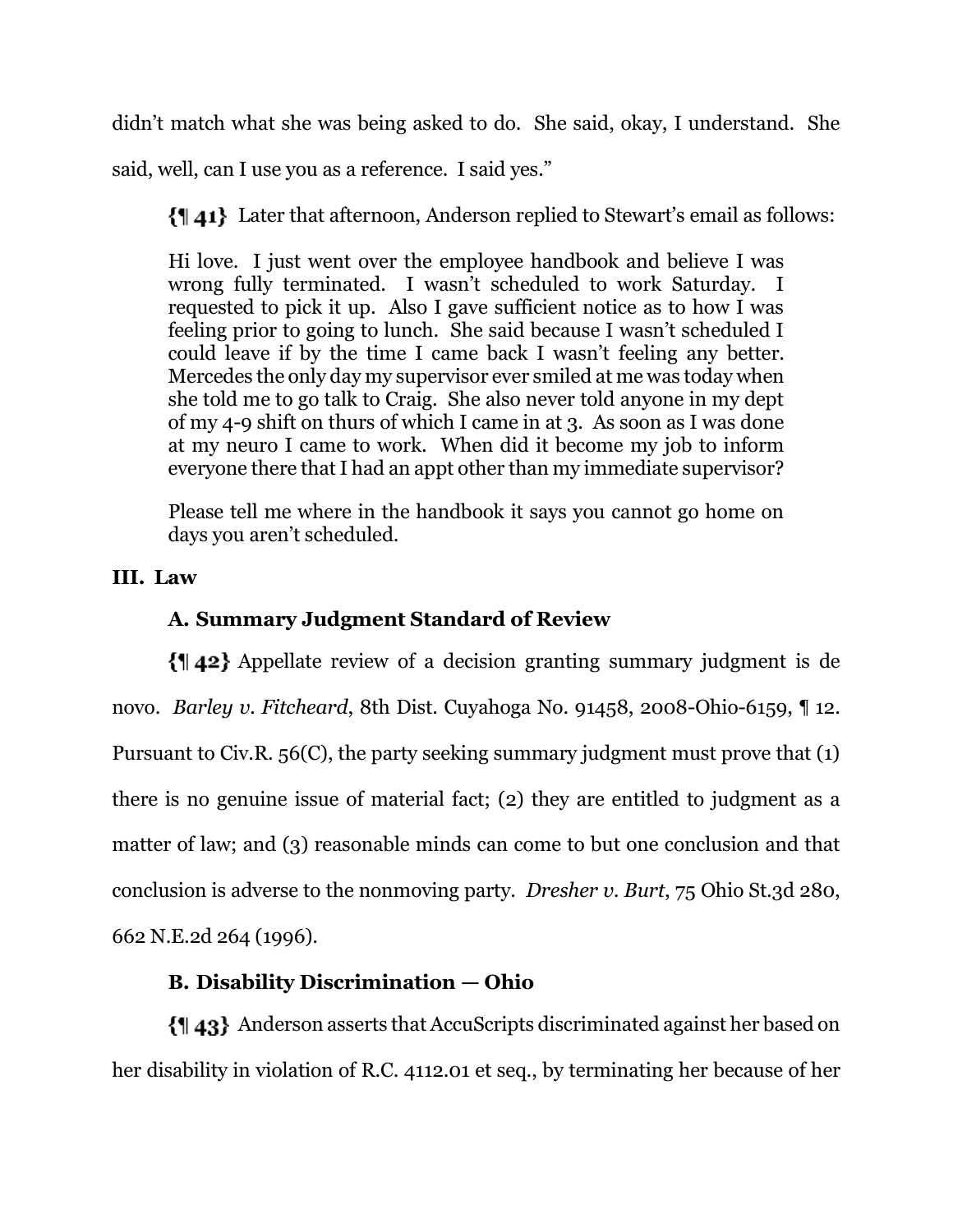epilepsy. Ohio law, as codified in R.C. 4112.01 et seq., prohibits discrimination based on disability as follows:

It shall be an unlawful discriminatory practice

(A) For any employer, because of  $* * *$  disability  $* * *$  to discharge without just cause, to refuse to hire, or otherwise to discriminate against that person with respect to hire, tenure, terms, conditions, or privileges of employment, or any matter directly or indirectly related to employment.

R.C. 4112.01(A).

To prevail on a claim of disability discrimination under Ohio law, a plaintiff must establish that: (1) he or she was disabled; (2) an adverse action was taken by the employer, at least in part, because he or she was disabled; and (3) he or she, although disabled, can safely and substantially perform the essential functions of the job in question. *Taylor v. Ohio Dept. of Job & Family Servs.*, 10th Dist. Franklin No. 11AP-385, 2011-Ohio-6060, ¶ 19. If the plaintiff "establishes a prima facie case, the burden then shifts to the employer to 'articulate some legitimate, nondiscriminatory reason'" for the adverse employment action. *Greer-Burger v. Temesi*, 116 Ohio St.3d 324, 2007-Ohio-6442, 879 N.E.2d 174, ¶ 14, quoting *McDonnell Douglas Corp. v. Green*, 411 U.S. 792, 93 S.Ct. 1817, 36 L.Ed.2d 668 (1973). If the employer articulates a nondiscriminatory reason, the burden shifts to the plaintiff to show "that the proffered reason was not the true reason" for the adverse employment action. *Texas Dept. of Community Affairs v. Burdine*, 450 U.S. 248, 256, 101 S.Ct. 1089, 67 L.Ed.2d 207 (1981).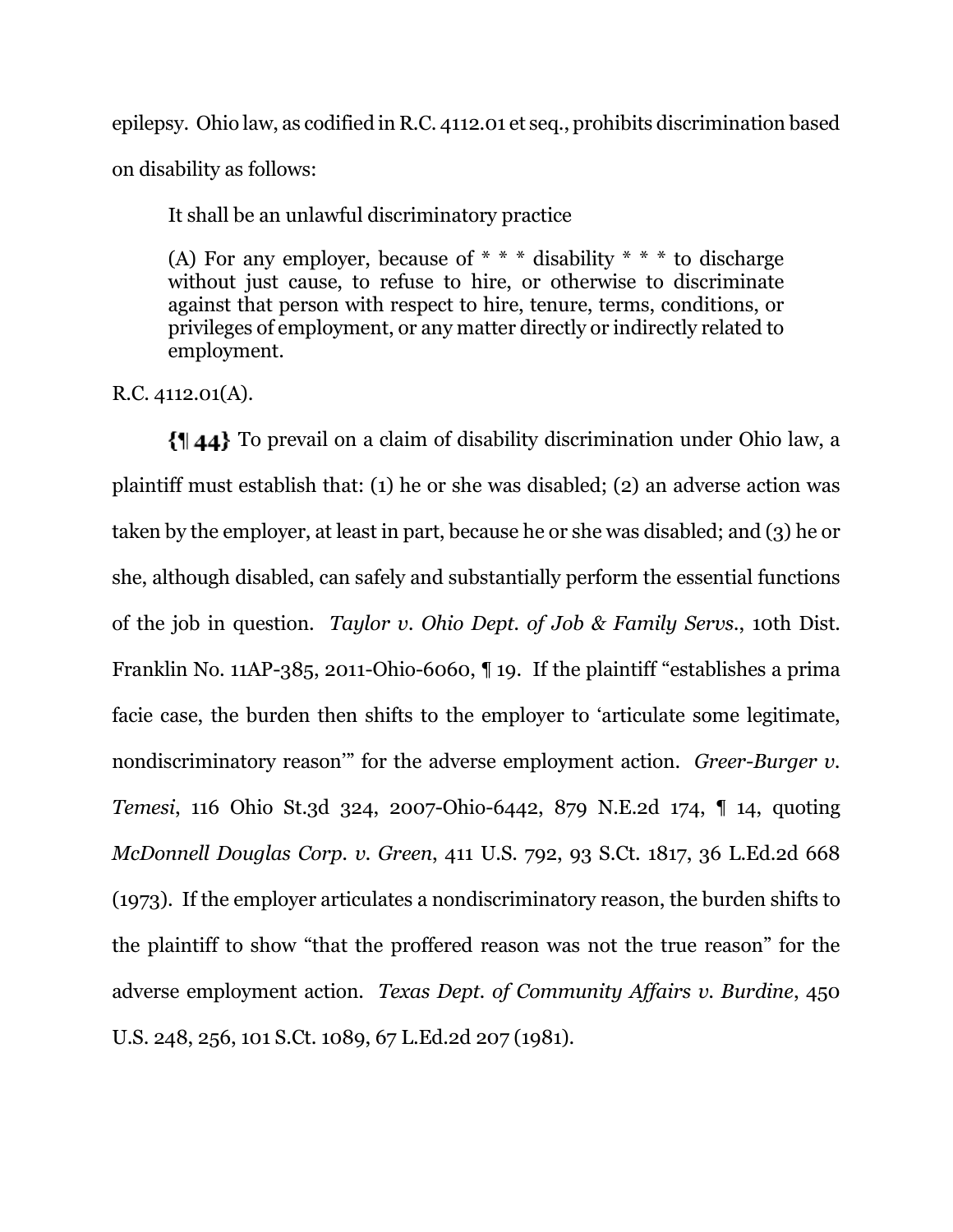### **1. What is a Disability Under the Law?**

Ohio law defines a "disability" as a "physical or mental impairment that substantially limits one or more major life activities, including the functions of caring for oneself, performing manual tasks, walking, seeing, hearing, speaking, breathing, learning, and working; a record of a physical or mental impairment; or being regarded as having a physical or mental impairment." R.C. 4112.01(A)(13).

## **a. Epilepsy as a Physical Impairment**

 $\{||46||$  R.C. 4112.01(A)(16)(a)(iii) provides that a "physical or mental impairment" includes "[d]iseases and conditions, including, but not limited to \* \* \* epilepsy \* \* \*." Thus, under Ohio law, epilepsy qualifies as "physical or mental impairment."

#### **b. Substantially Limits**

{147} "A physical impairment, standing alone, does not necessarily constitute a disability \* \* \*.'" *Fitzmaurice v. Great Lakes Computer Corp.*, 155 Ohio App.3d 724, 2004-Ohio-235, 803 N.E.2d 854, ¶ 12 (8th Dist.), quoting *Kirkendall v. United Parcel Serv., Inc.*, 964 F.Supp. 106, 109 (W.D.N.Y. 1997). To constitute a disability, Anderson must demonstrate that her impairment "substantially limits" one or more of her major life activities. *Fitzmaurice* at *id.*, citing R.C.  $4112.01(A)(13)$ .

The Ohio Supreme Court has held that "[t]he federal Americans with Disabilities Act ("ADA") is similar to the Ohio [disability] discrimination law. \*\*\* We can look to regulations and cases interpreting the federal Act for guidance in our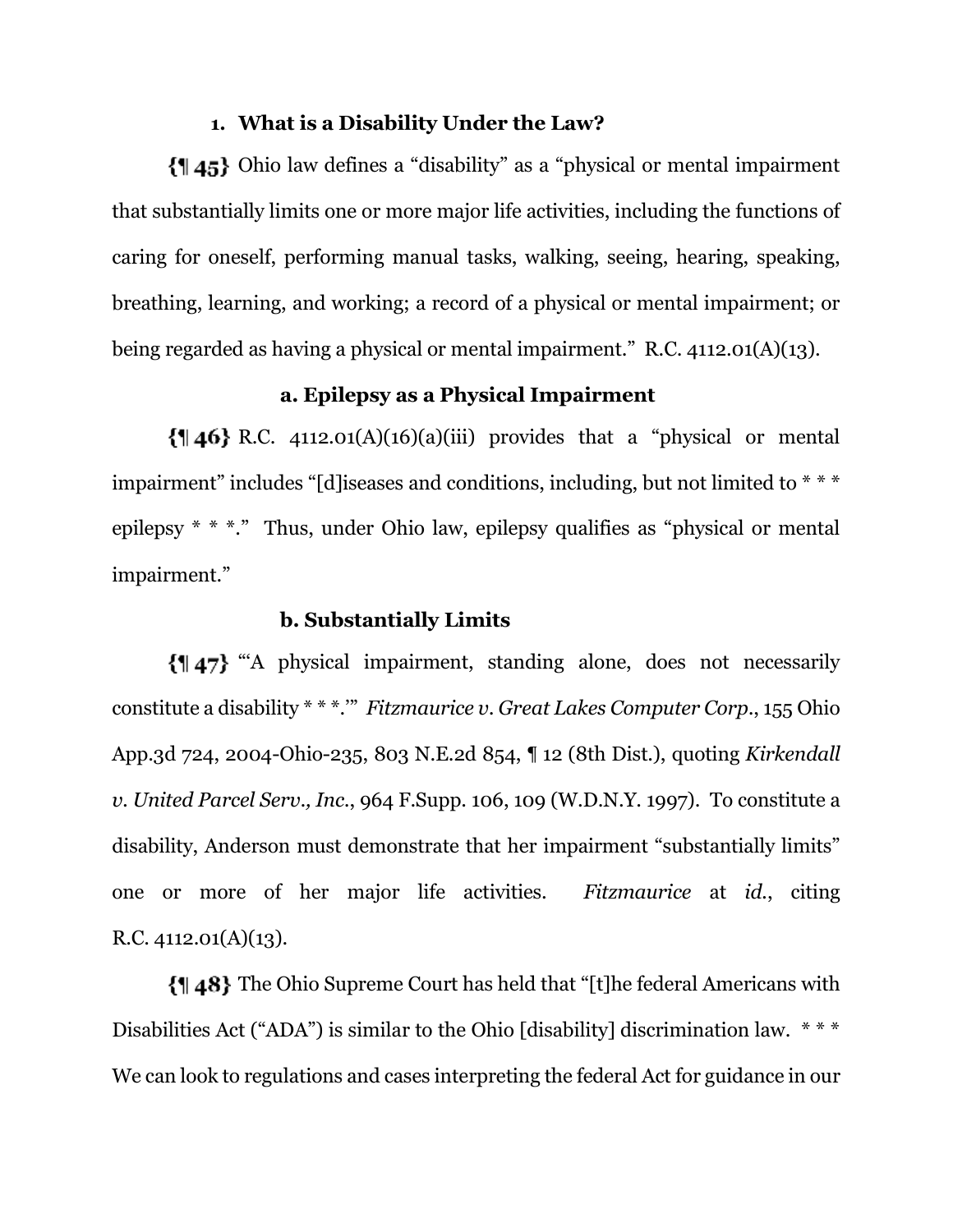interpretation of Ohio law." *Columbus Civ. Serv. Comm. v. McGlone*, 82 Ohio St.3d 569, 573, 697 N.E.2d 204 (1998).

"The term 'substantially limits' is not defined in the Ohio statutes or regulations, but it is defined by federal regulations." *Bare v. Fed. Express Corp*., 886 F.Supp.2d 600, 609 (N.D.Ohio 2012), quoting R.C. 4112.01(A)(13).

AccuScripts argues that we should look to a former federal definition of "substantially limits." Specifically, AccuScripts argues that "[i]n 2008, the ADA was amended to broaden the definition of disability and the scope of coverage." According to AccuScripts, because Ohio did not also amend R.C. Chapter 4112, "Ohio jurisprudence and federal case law prior to the [amended ADA] remain instructive to and controlling on the efficacy of [Anderson's] disability discrimination claim." We disagree.

 $\{\parallel$  51} Notably, when congress amended the ADA, it did not alter the definition of disability. "The term 'disability' means, with respect to an individual \* \* \* a physical or mental impairment that substantially limits one or more major life activities of such individual  $* * *$ ." 42 U.S.C. 12102(1)(A). That language continues to be mirrored in R.C.  $4112.01(A)(13)$ .

In *Barber v. Chestnut Land Co*., 2016-Ohio-2926, 63 N.E.3d 609 (7th Dist.), the Seventh District Court of Appeals reviewed the issue of whether the plaintiff was disabled in a disability discrimination case. "The dispute is whether her impairment 'substantially' limited her work activity." *Id*. at ¶ 74. The *Barber* Court looked to "federal interpretations of the ADA in regulations and case law for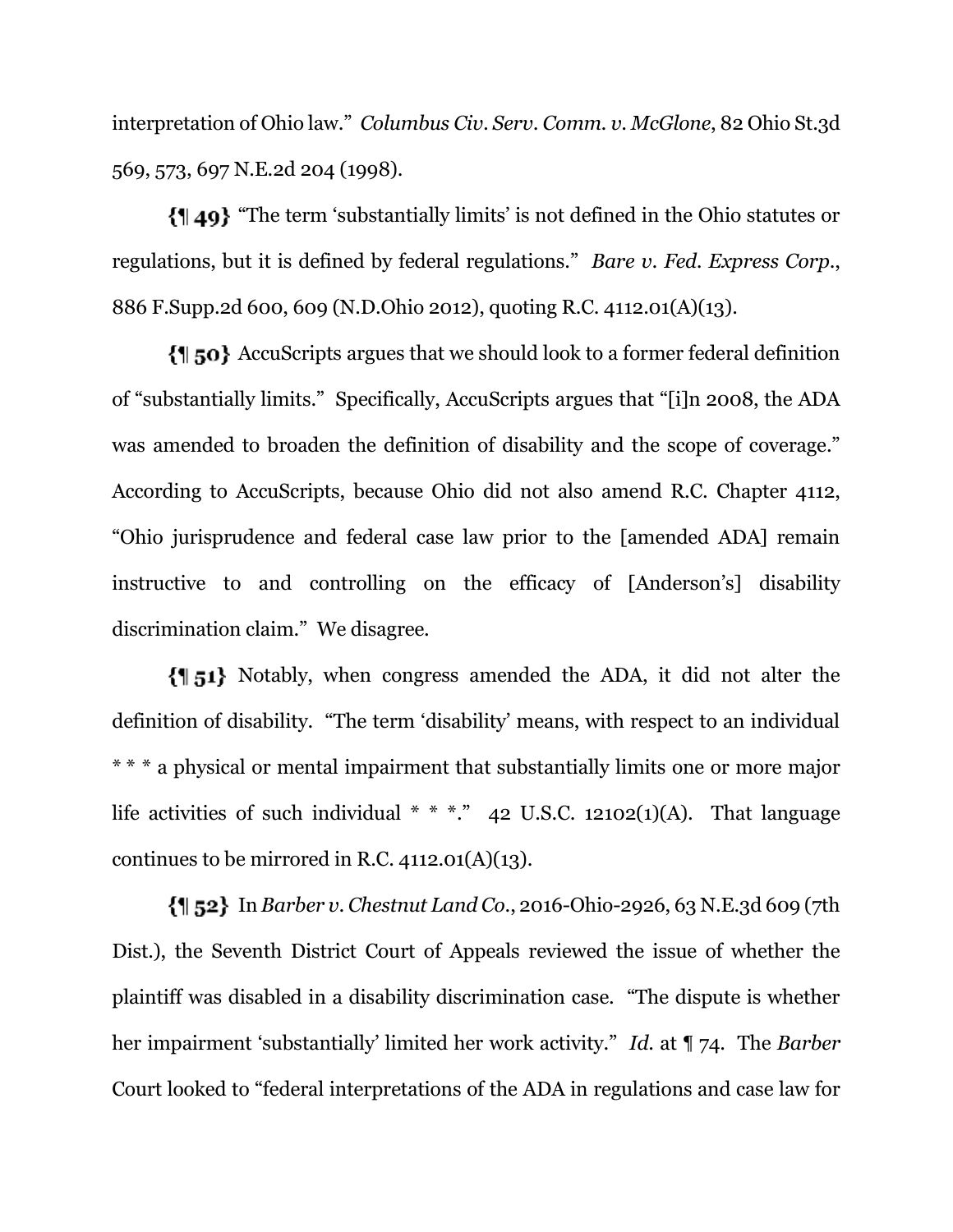guidance in interpreting terms used in Ohio law in this field." *Id*. at ¶ 75. Specifically, the court applied "the regulatory definition existing at the time of the employee's \* \* \* termination." *Id*. *See also Anderson v. Bright Horizons Children's Ctrs., L.L.C.,* 10th Dist. Franklin No. 20AP-291, 2022-Ohio-1031, ¶ 25 (noting that Ohio courts can consider the ADA and its amendments to interpret Ohio disability discrimination law); *Creveling v. Lakepark Industries*, 2021-Ohio-764, 169 N.E.3d 21, ¶ 42 (6th Dist.) (utilizing the amended definition of "substantially limits" for an employee who was terminated in 2017).

 $\{\parallel 53\}$  Under the version of 29 C.F.R. 1630.2(j)(1) that was in effect in 2018,

when Anderson was terminated, the definition of "substantially limits" is:

(i) The term "substantially limits" shall be construed broadly in favor of expansive coverage, to the maximum extent permitted by the terms of the ADA. "Substantially limits" is not meant to be a demanding standard.

(ii) An impairment is a disability within the meaning of this section if it substantially limits the ability of an individual to perform a major life activity as compared to most people in the general population. An impairment need not prevent, or significantly or severely restrict, the individual from performing a major life activity in order to be considered substantially limiting. Nonetheless, not every impairment will constitute a disability within the meaning of this section.

(iii) The primary object of attention in cases brought under the ADA should be whether covered entities have complied with their obligations and whether discrimination has occurred, not whether an individual's impairment substantially limits a major life activity. Accordingly, the threshold issue of whether an impairment "substantially limits" a major life activity should not demand extensive analysis.

(iv) The determination of whether an impairment substantially limits a major life activity requires an individualized assessment. \*\*\*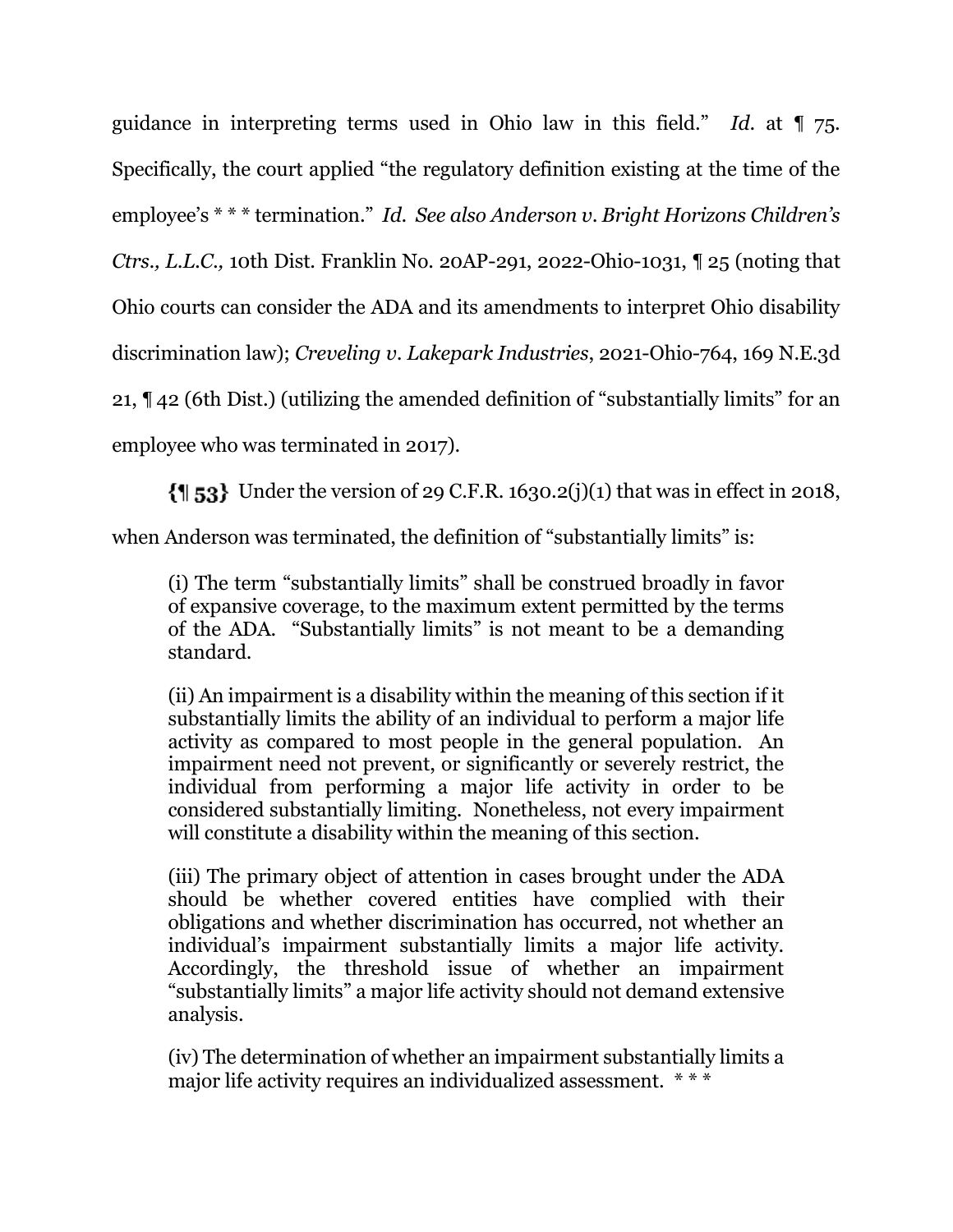(vii) An impairment that is episodic or in remission is a disability if it would substantially limit a major life activity when active.

The trial court's journal entry in the case at hand reflects that it applied an older definition of "substantially limits," stating that the term means that an individual is:

(i) Unable to perform a major life activity that the average person in the general population can perform, or

(ii) Significantly restricted as to the condition, manner or duration under which [the] individual can perform a particular major life activity as compared to the condition, manner, or duration under which the average person in the general population can perform that same major life activity.

Former 29 C.F.R. 1630.2(j)(1).

The current definition of substantially limits, which was in effect in 2018 when Anderson was terminated, is "'much more lenient than the previous ADA standard.'" *Creveling*, 2021-Ohio-764, 169 N.E.3d 21, at ¶ 42, quoting *Miller v. Maryland Dept. of Natural Resources*, 813 Fed.Appx. 869, 875 (4th Cir.2020). We base our analysis on the current ADA definition of substantially limits.

# **IV. Analysis**

# **A. Disabled as a Matter of Law**

There is no dispute that Anderson's epilepsy qualifies as a physical impairment, which is the first prong of establishing a disability under Ohio law. There is also no dispute that working, not to mention seeing, hearing, speaking, and breathing, are major life activities under Ohio law. The crux of this case is whether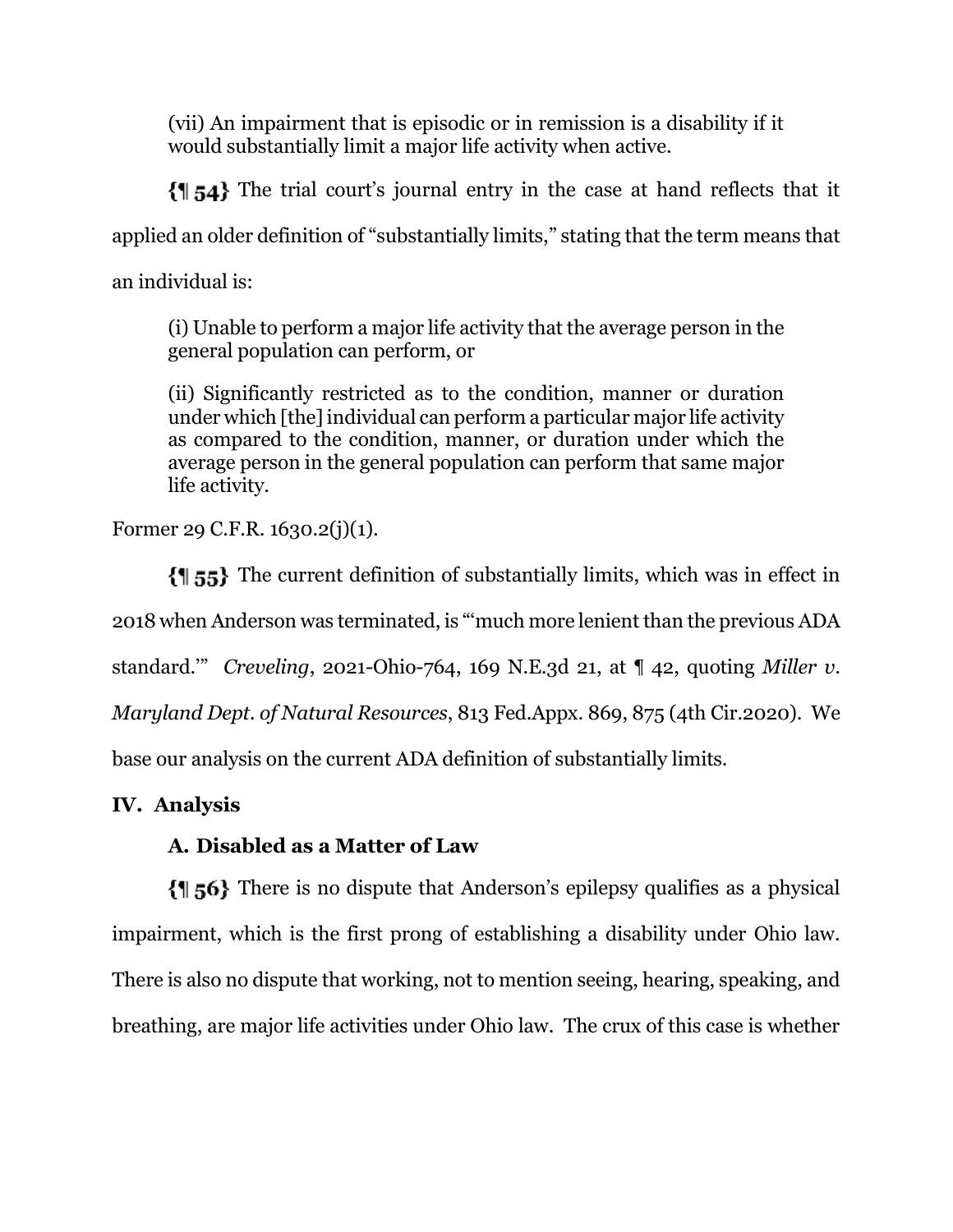Anderson's impairment "substantially limits" her performance of these major life activities.

Given the broad definition of substantially limits, we find that Anderson's epilepsy substantially limits major life activities. Specifically, under 29 C.F.R. 1630.2(j)(1)(vii), "[a]n impairment that is episodic  $* * *$  is a disability if it would substantially limit a major life activity when active." It is undisputed that when Anderson is experiencing a seizure, she cannot work, see, speak, hear, and sometimes breathe.

 $\{ \parallel 58 \}$  Upon review, we find that the trial court erred by determining that Anderson (1) "failed to submit evidence \* \* \* as to whether her epilepsy substantially limited her major life activities \* \* \*," and (2) "failed to demonstrate that she is disabled under the law."

Accordingly, Anderson's first assignment of error is sustained.

## **B. Genuine Issue of Material Fact**

In light of our analysis and disposition of Anderson's first assignment of error, we review whether Anderson established a prima facie case of disability discrimination. As stated, Anderson's epilepsy is a disability under Ohio law. Furthermore, it is undisputed that Anderson was terminated, and Anderson testified that she was terminated because of her epilepsy.

Turning to the *McDonnell Douglas* burden-shifting test, we further find that AccuScripts articulated a legitimate, nondiscriminatory reason for Anderson's termination — namely, attendance issues during her "probationary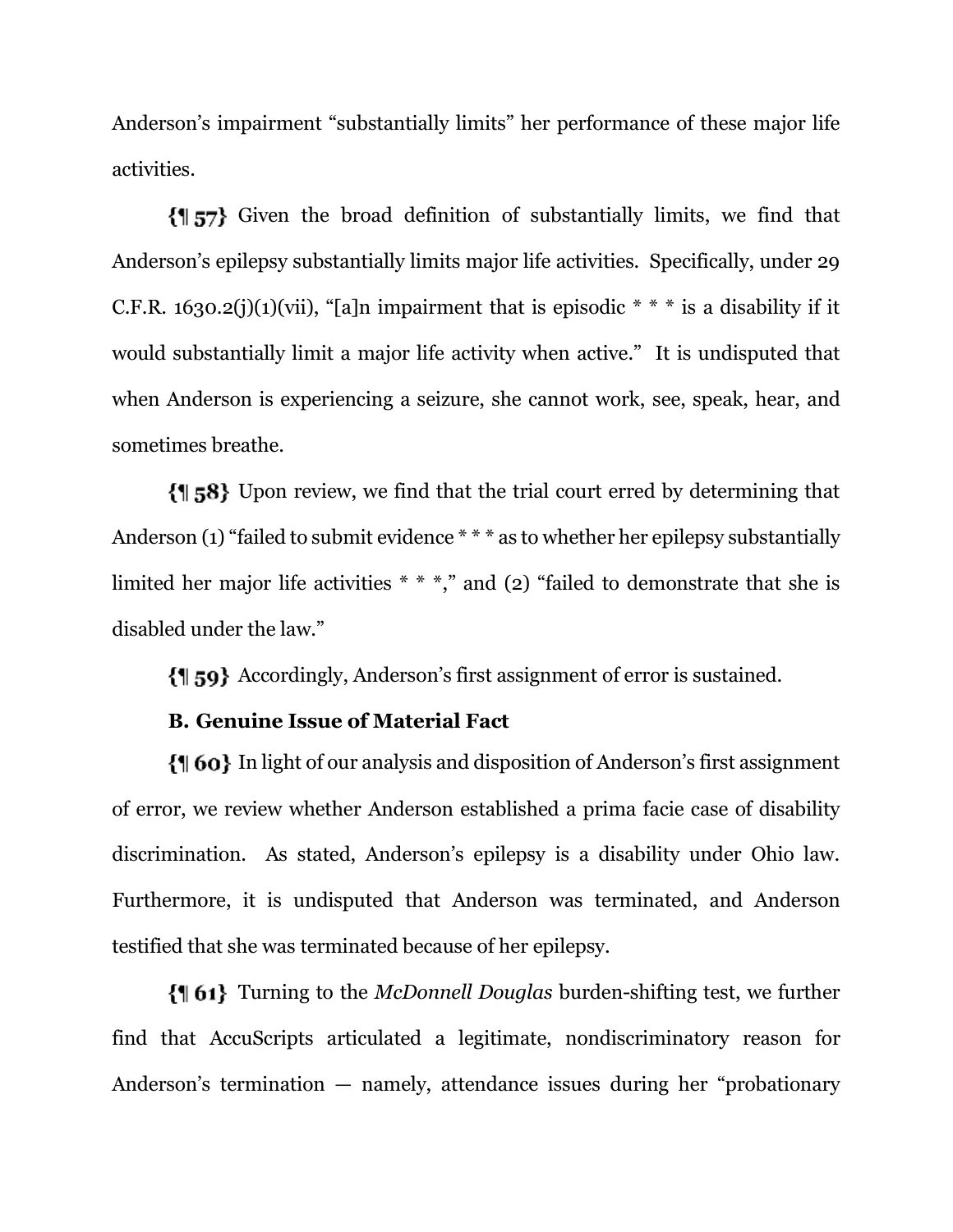period" of employment. Anderson then presented evidence that AccuScripts' proffered reason was pretextual, and the real reason was because of her epilepsy.

A plaintiff can demonstrate pretext by showing that the proffered reason (1) has no basis in fact, (2) did not actually motivate the defendant's challenged conduct, or (3) was insufficient to warrant the challenged conduct. If a plaintiff can show that the defendant's proffered, nondiscriminatory reason is pretextual, the trier of fact may infer discrimination. Nevertheless, the ultimate burden of proof to show discrimination remains on the plaintiff at all times.

(Citations omitted.) *Dews v. A.B. Dick Co*., 231 F.3d 1016, 1021 (6th Cir.2000). *See also Lascu v. Apex Paper Box Co*., 8th Dist. Cuyahoga No. 95091, 2011-Ohio-4407,  $\P 27.$ 

Construing the evidence in the light most favorable to Anderson, we find that there are genuine issues of material fact including whether AccuScripts' legitimate, nondiscriminatory reason for terminating Anderson was merely pretextual, and the real reason was because of Anderson's disability.

Anderson averred that during her May 19, 2018 shift, she experienced an "aura" and told Bauman she was not feeling well. Anderson further testified that Bauman told her to go home. Bauman, on the other hand, testified that Anderson stated she was not feeling well, and Bauman told her to "go into the break room and sit down for a while and see." Bauman testified that she did not tell Anderson to go home. In other words, there is at least a question of fact whether Anderson left her shift with or without permission.

Accordingly, Anderson's second assignment of error is sustained.